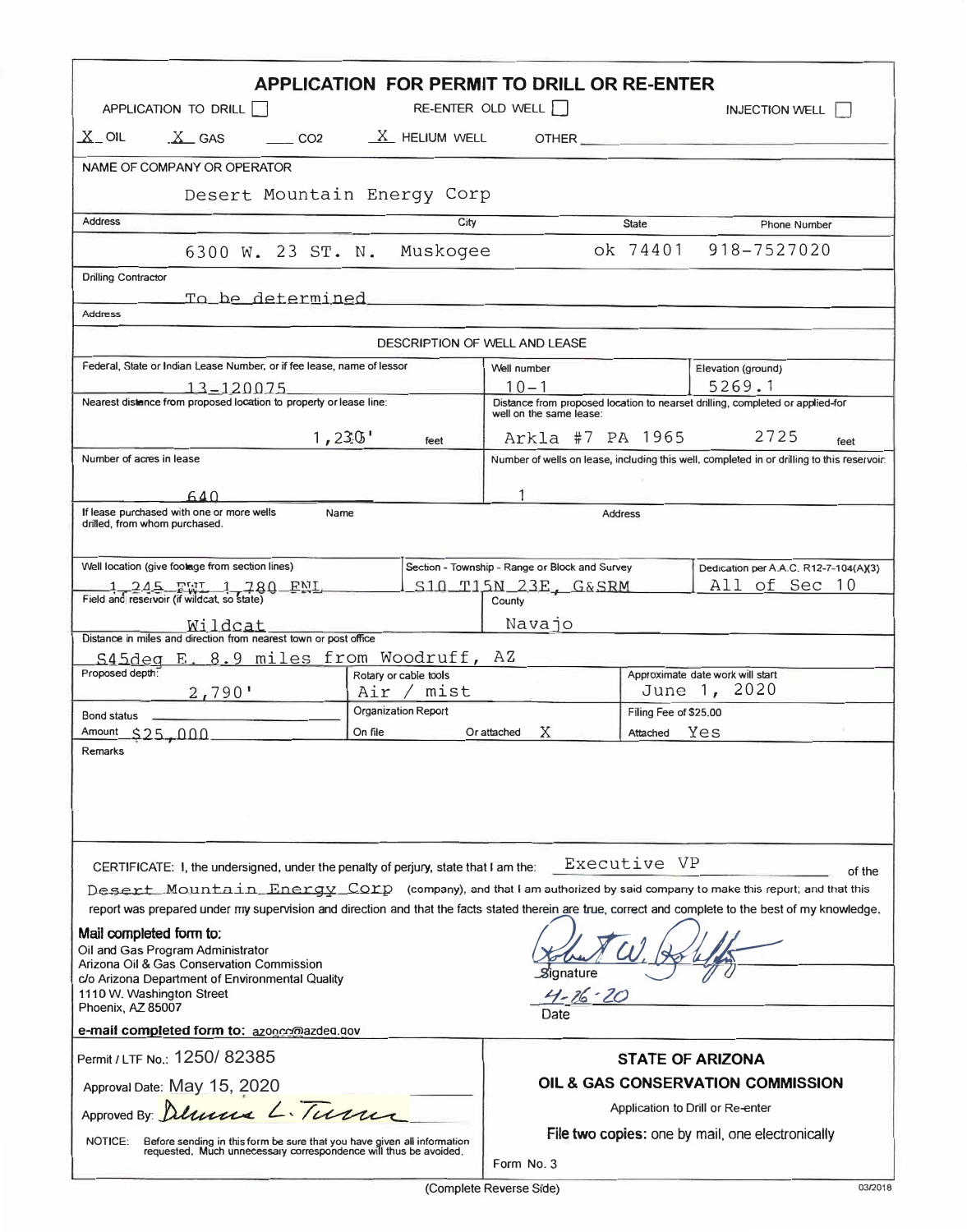- 1. Operator shall outline on the plat the acreage dedicated to the well in compliance with A.A.C. R12-7-107.
- 2. A registered surveyor shall show on the plat the location of the well and certify this information in the space provided.
- 3. ALL DISTANCES SHOWN ON THE PLAT MUST BE FROM THE OUTER BOUNDARIES OF THE SECTION.
- 4. Is the operator the only owner in the dedicated acreage outlined on the plat below ? YES  $X$  NO
- 5. If the answer to question four is no, have the interests of all owners been consolidated by communitization agreement or otherwise? YES NO If answer is yes, give type of consolidation
- 6. If the answer to question four is no, list all the owners and their respective interests below:

| SECTION ID, TISN, RZ3E<br>10 M/h<br>Desert Mountain Energy Corp<br>GESRB: M NAVAJO COUNTY, AZ<br>$State$ #10-1<br>CERTIFICATION<br>I hereby certify that the information above<br>is true and complete to the best of my<br>knowledge and belief.<br>S<br>Lear WS Ro<br><b>Name</b><br>R.W. Rohlfing<br>WELLSITE<br>NOAREST<br>2725<br>Position<br>1230<br>PRILLING<br>Exec U-P<br>AZ06CC:0323<br>Company<br>0.997 ACRE<br>Desert Meustain Every Corp<br>AREA<br>Date<br>$4-27-20$<br>COORDINATES:<br>WELL SITE: 34°42'52, 64707"N 109°54'03.70973'W<br>I hereby cerior (1709) 2021 1024 how on the playing professor of actual survey arms by me or matched the same of any or survey and that the same of and same of the same of $\frac{1}{2}$ and $\frac{1}{2}$ and $\frac{1}{2}$ and $\frac{1}{2}$<br>NE CORNER LEASE! 34 92 53. 17728"N 109"54' 02 53966"IN<br>SE CORNER LOASE: 34°42'51,80377'N 109°54'03.02836"W<br>SW CORNERLOASE: 34°42'52,10902'N 109 54'06.58305'W<br>correct to the best of T<br>Khowledge and<br>belief. P<br>- Nut corner LEASE 34°42' 53.61251'N 10954'05.81519"W<br>Date Surveyed<br>2020<br>Registered Land Surveyor | Owner | <b>Land Description</b> |                             |  |  |
|--------------------------------------------------------------------------------------------------------------------------------------------------------------------------------------------------------------------------------------------------------------------------------------------------------------------------------------------------------------------------------------------------------------------------------------------------------------------------------------------------------------------------------------------------------------------------------------------------------------------------------------------------------------------------------------------------------------------------------------------------------------------------------------------------------------------------------------------------------------------------------------------------------------------------------------------------------------------------------------------------------------------------------------------------------------------------------------------------------------------------------------------------------|-------|-------------------------|-----------------------------|--|--|
|                                                                                                                                                                                                                                                                                                                                                                                                                                                                                                                                                                                                                                                                                                                                                                                                                                                                                                                                                                                                                                                                                                                                                        |       |                         |                             |  |  |
|                                                                                                                                                                                                                                                                                                                                                                                                                                                                                                                                                                                                                                                                                                                                                                                                                                                                                                                                                                                                                                                                                                                                                        |       |                         |                             |  |  |
|                                                                                                                                                                                                                                                                                                                                                                                                                                                                                                                                                                                                                                                                                                                                                                                                                                                                                                                                                                                                                                                                                                                                                        |       |                         |                             |  |  |
| ALBA J. TEMPLE ON<br>990<br>330<br>660<br>1320<br>1650 1980<br>2310<br>2640<br>2000<br>1500<br>500<br>1000<br>Certificate No.                                                                                                                                                                                                                                                                                                                                                                                                                                                                                                                                                                                                                                                                                                                                                                                                                                                                                                                                                                                                                          |       |                         | 30(202<br>RLSZ6406 (ALIZONA |  |  |

| PROPOSED CASING PROGRAM |        |              |     |               |                                     |              |      |  |  |
|-------------------------|--------|--------------|-----|---------------|-------------------------------------|--------------|------|--|--|
| Size of Casing          | Weight | Grade & Type | Top | <b>Bottom</b> | Cementing Depths                    | Sacks Cement | Type |  |  |
| 711                     | 20#    | $J - 55$     | GL  | 680'          | $680'$ -GL                          | 50           | Prem |  |  |
| 4.5"                    | .6#    |              | GL  | 2,750'        | $2,750$ <sup><math>-GL</math></sup> | 55           | Prem |  |  |